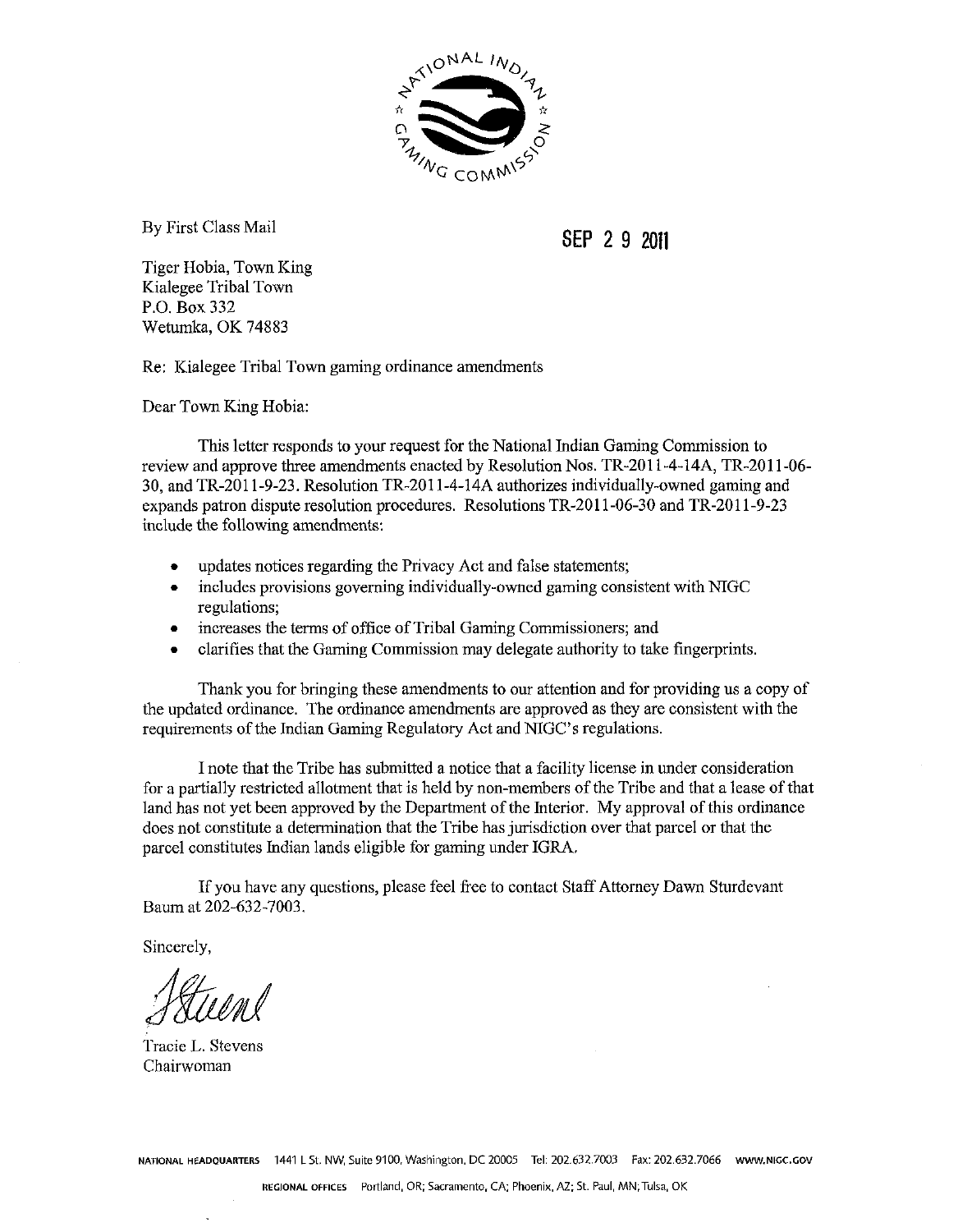

**Kialegee Tribal Town P.O.** Box 332 Wetumka, Oklahoma 74883 **Tiger Hobia, Town King Thomas Givens, 1st Warrior 3)** 

# **Kialegee Tribal Town Resolution** TR-2011-4-14A

 $\mathcal{L}_{\mathcal{P}}$ 

# **RESOLUTION OF THE KIALEGEE TRIBAL TOWN BUSINESS COMMITTEE AMENDING THE KIALEGEE TRIBAL TOWN OF OKLAHOMA GAMING ORDINANCE AS PROVIDED FOR IN THE ATTACHED "EXHIBIT A", EFFECTIVE IMMEDIATELY.**

- **WHEREAS**, the Kialegee Etvlwv (Tribal Town) is one of the original towns of the Mvskoke Confederacy and the Kialegee Mekko (Town King), Cheea Hajo, did sign the June 29, 1796 treaty of peace between the Creek Confederacy and the United States (7 Stat. 56) as the representative of the Kialegee Tribal Town; and
- **WHEREAS,** the Kialegee Etvlwv (Tribal Town) was organized pursuant to the provisions of the Oklahoma Indian Welfare Act ("OIWA") of June 26, 1936 (49 Stat. 1967, codified at  $25$  U.S.C.  $\S$  $\S$   $501 - 509$ ) with a Constitution and By-Laws ratified by the tribal membership on June 12, 1941, as well as, a Corporate Charter ratified on September 17, 1942; the Tribal Town conducts all business pursuant to its OIWA organizing documents and has continuously maintained its governmental organization since ratification thereof; and
- **WHEREAS,** the Kialegee Constitution states; at Article **II,** Section 2, identifies that following as among the purposes for the Town's organization pursuant to the OIWA: "secure[ing] and obtain[ing] the benefits, rights, privileges, and powers as provided by the existing laws of the United States and those which hereafter may be enacted for the good and benefit of Indians or other citizens of the United States administered by different governmental agencies, such as relief, conservation, rehabilitation, resettlement, hospitalization, education, economic and all other programs that may be for the good and benefit of the members of the Town:" and
- **WHEREAS,** the Kialegee Tribal Town Business Committee ("Business Committee") is the duly elected governing body of the Town and is empowered by the Tribe's Constitution, at Article IV, Section 3, to "transact business or otherwise speak or act on behalf of the Town in all matters on which the Town is empowered to act" which powers to act are set forth in the Town's Corporate Charter which, specifically include but are not limited to, the power to sue and be sued in any court and to enter into any obligation or contract; and
- WHEREAS, from time to time it is necessary to amend laws and ordinances to reflect the best interests of the Tribe; and the Business Committee believes it to be in the best interest of the Tribe for the Gaming Ordinance to be amended; and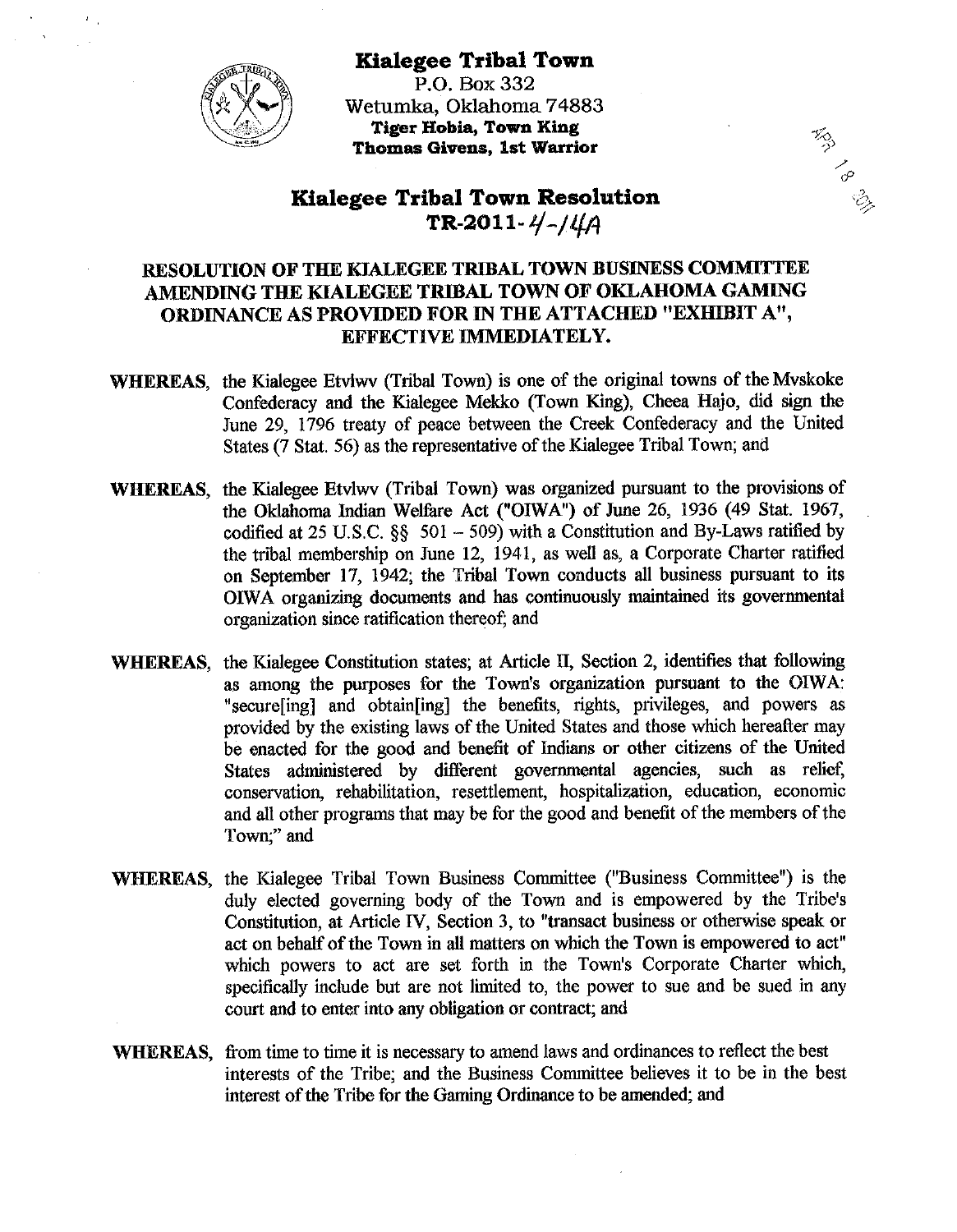NOW THEREFORE BE IT RESOLVED, that on behalf of the Kialegee Tribal Town, the Business Committee amends the Kialegee Tribal Town of Oklahoma Gaming Ordinance as provided for in the attached "Exhibit A", effective immediately.

We, the undersigned officers of the Kialegee Etvlwv (Tribal Town) Business Committee, do hereby certify that the foregoing Resolution TR-2011- $\frac{1}{4}$ // $\frac{1}{4}$  was duly adopted on the  $\frac{1}{4}$  day of April, 2011 by a vote of  $\Box$  for,  $\bigcirc$  against, and  $\bigcirc$  abstaining.

**ATTEST:** 

 $\mathbf{r}_{\mathrm{max}}$ 

Hobia, Kialegee Tribal Town Mekko

jurell

*Y ~ }4 -||*<br>|Date|

Lyndlle Shatswell. Secretary

**IDATEI**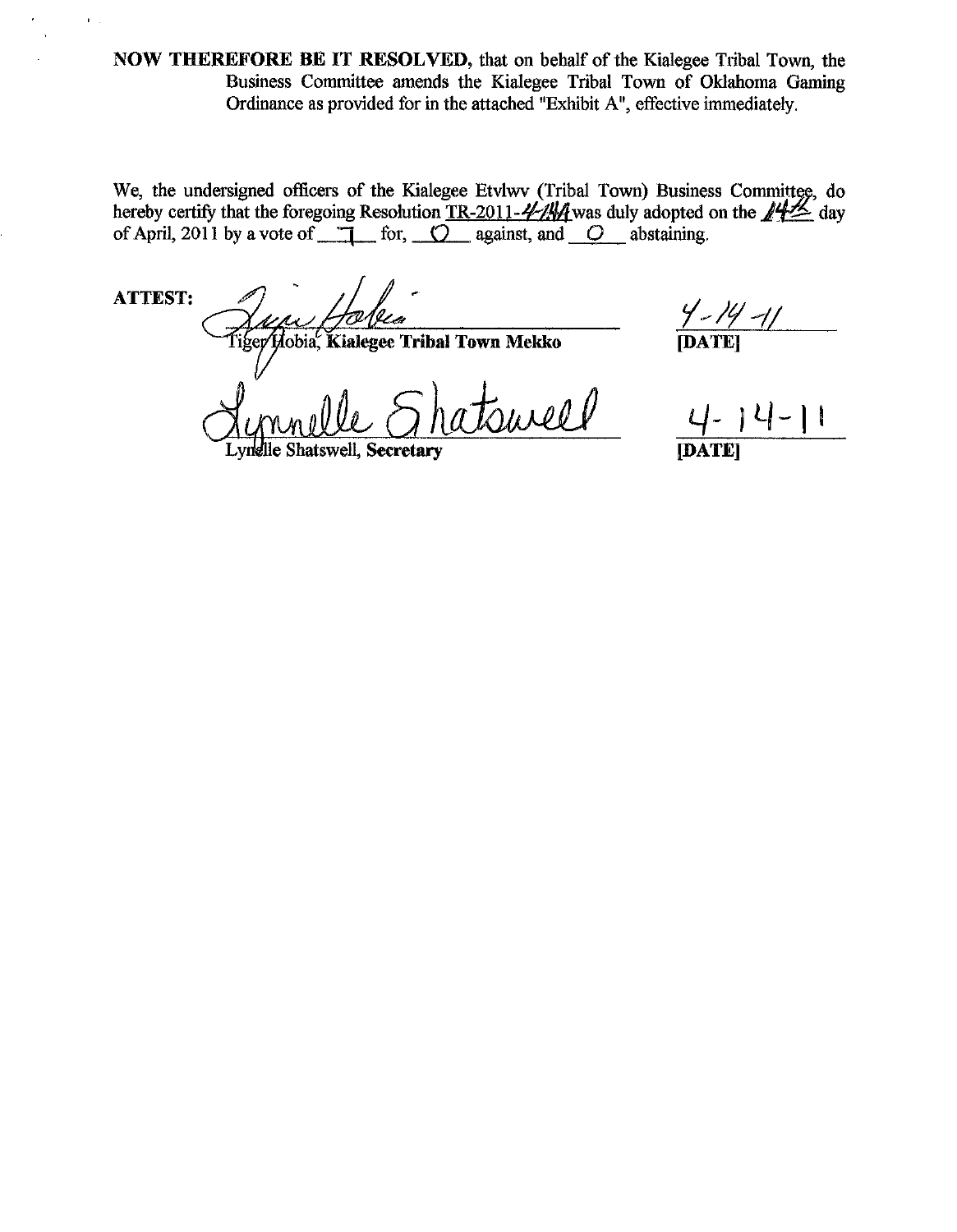# **EXHIBIT "A"**

# Amendments to the Kialegee Tribal Town of Oklahoma Gaming Ordinance

Section 102. Definitions

- **(0)** Non-Tribally Owned Gaming Enterprise (NTOGE) means a licensed gaming operation not owned by the Tribe.
- $(p)$  **Primary Management Official renumbered from (0) to (p).**

Section 104. Ownership of Gaming

- (a) The Tribe shall have the sole proprietary interest in and responsibility for the conduct of any gaming operation authorized by this ordinance, unless non-Tribally owned gaming is approved and licensed under this ordinance.
- (b) The Kialegee Tribal Town Gaming Commission shall license and regulate all Class II and Class 111 gaming within its Indian Lands, as defined herein, pursuant to this Ordinance, including those Class I1 and Class I11 gaming operations that are not Tribally owned.
- (c) For Non-Tribally Owned Gaming Enterprises (NTOGE):
	- (1) Non-Tribal persons or entities, shall not be eligible to receive a tribal license to own a class II gaming activity conducted on Kialegee Indian Lands if such person or entities would not be eligible to receive a gaming license from the State of Oklahoma to conduct the same activity within the jurisdiction of the State.
	- (2) Any person or entity other than the Tribe that is permitted by the Tribe to operate Class 111 gaming on Kialegee Indian Lands must be fully compliant with the terms of the applicable Tribal/State Compact.
	- **(3)** In order to be licensed by the Tribal Gaming Commission, individual owners, in addition to the requirements of this ordinance, shall also be required to:
		- (i) Pay to the Tribe not less than 60 percent of the non-Tribally owned gaming operation's net gaming revenues, to be used only for the purposes set forth in this Ordinance at Section 105.
		- (ii) Comply with eligibility standards of a State license for the same activity, so that if the individual is ineligible to receive a State license to conduct the same activity within that jurisdiction, a Tribal license shall be denied.
		- (iii) Pay NIGC annual fees.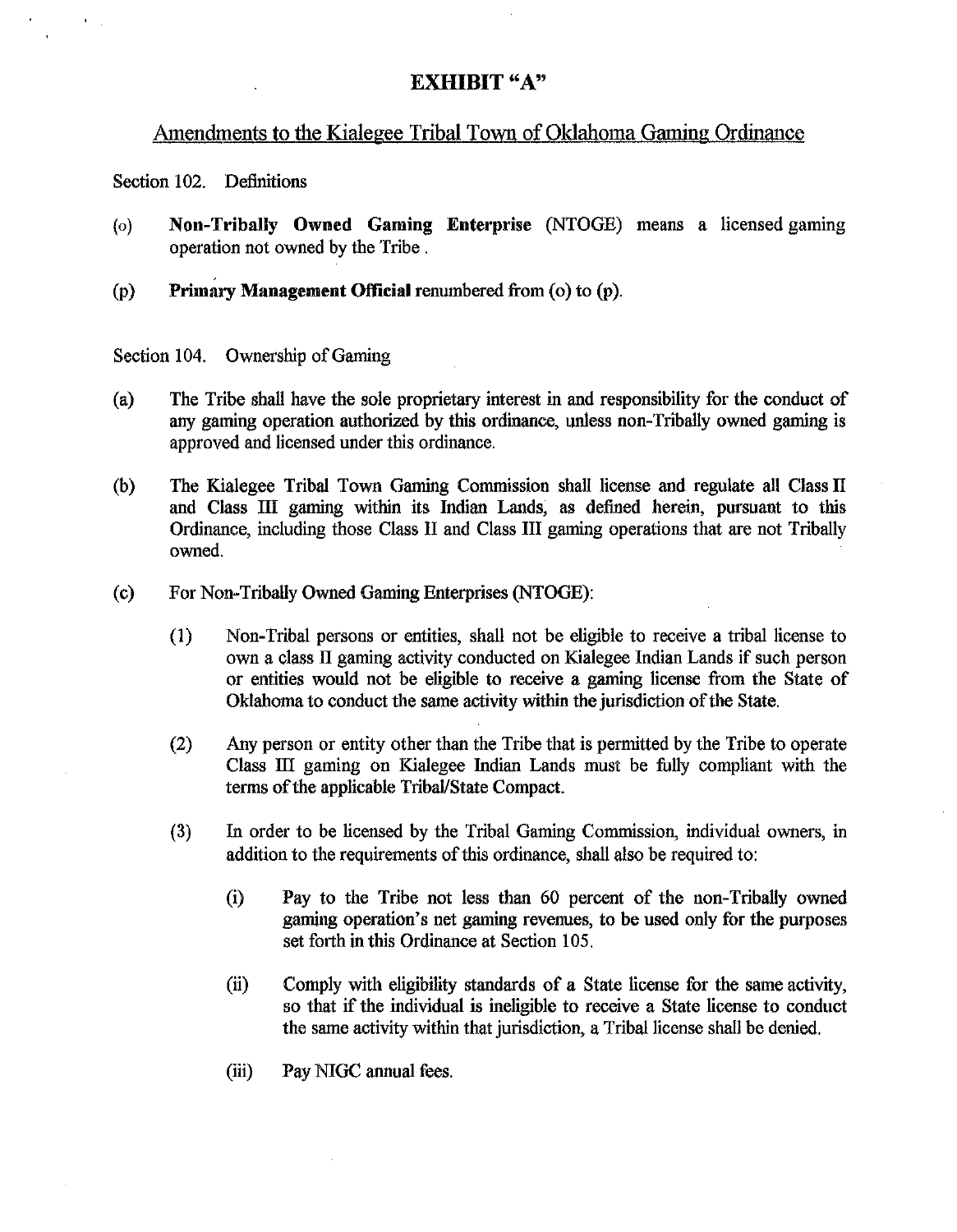### Section 107. Gaming Commission

- (a) The Tribe hereby establishes a Tribal Gaming Commission whose duty it is to regulate all tribal and non-tribal gaming operations. The Tribal Gaming Commission shall consist of three members. There shall be among them a Chairperson, Vice-Chairperson, and one additional Commissioner.
- (0 **(4)** Obtain and process fingerprints, or designate an agency to obtain and process fingerprints;
	- (7) Establish standards for licensing gaming operations;
	- (8) Issue facility gaming licenses to gaming operations;
	- (17) Establish a list of persons not allowed to game in gaming facilities in order to maintain the integrity of the gaming;
	- $(18)$  Establish a list of persons who have voluntarily asked to be excluded from the gaming facility(s) and create regulations for enforcing this exclusion;
	- (22) Perform such other duties the Commission deems appropriate for the proper regulation of the gaming operations;
- (g) The Gaming Commission . . . processes. Information obtained during the course of an employee background investigation shall be disclosed to members of management, human resource personnel or others employed by the gaming operation on a need-toknow basis for . . .duties.

Section 112. Patron Dispute Resolution

- (a) The Tribal Gaming Commission, as established in this Ordinance, is authorized to oversee and regulate all gaming activities authorized by this Ordinance, including decision-making authority in regard to any disputes that may arise by the gaming public.
- (b) Patrons having a dispute with the gaming establishment, a Gaming Operator or Management Company licensed by the Tribal Gaming Commission may request that the Gaming General Manager or Operator resolve the dispute within seven (7) days of the occurrence.
- (c) If dissatisfied with the results received from the Gaming General Manager or Operator, patrons have as their sole remedy the right to file a petition for relief with the Tribal Gaming Commission.
	- (1) Complaints shall be submitted in writing and must be submitted to the Commission within thirty (30) days of the incident giving rise to the complaint;
	- (2) The Gaming Commission shall hold a hearing within thirty (30) days of receipt of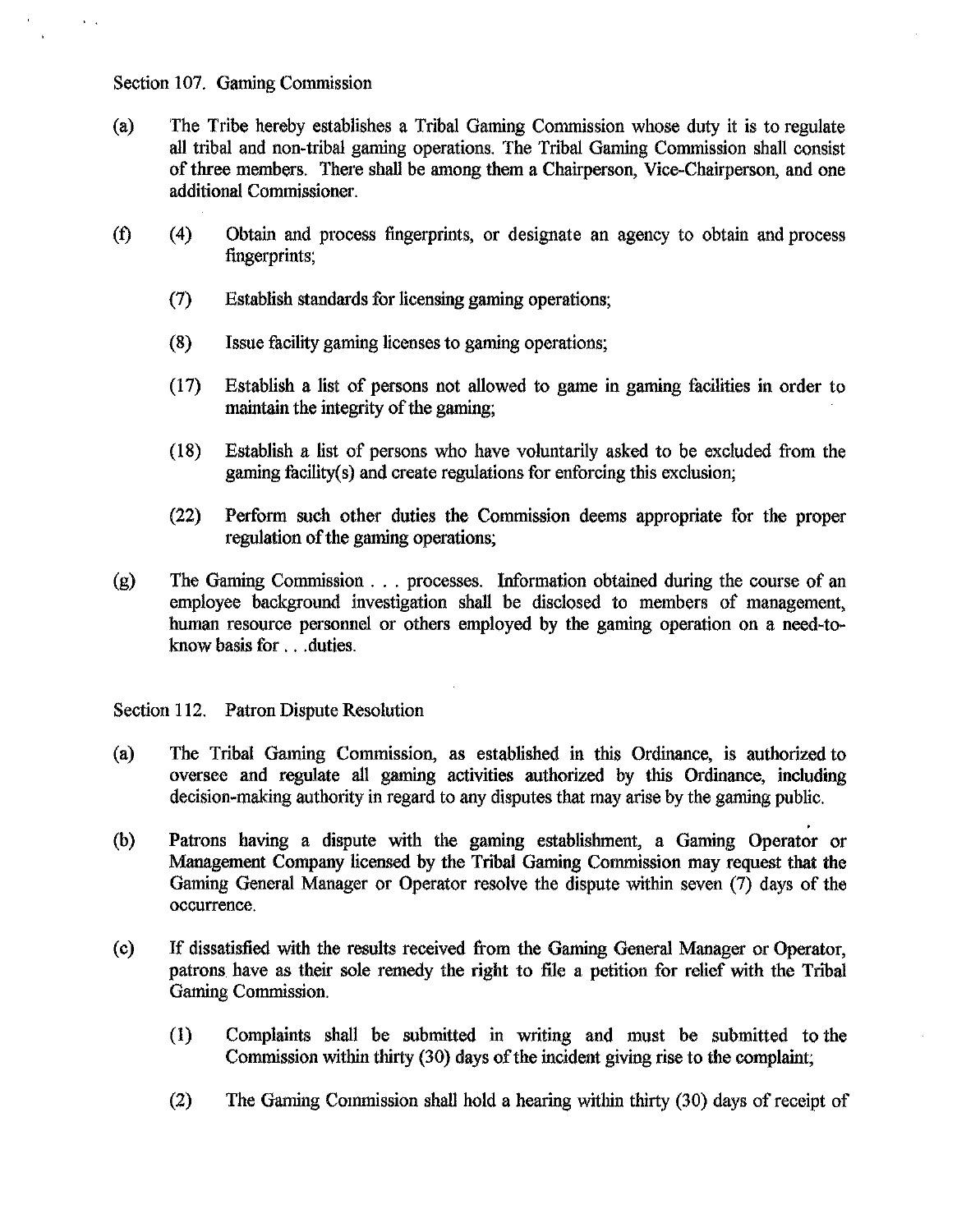petitioner's complaint and, at the discretion of the Commission, the petitioner may be allowed to present evidence. Petitioner may be represented by counsel;

- (3) The Commission shall render a decision in a timely fashion and all such decisions shall be final when issued and shall constitute the complainant's final remedy.
- (d) *All* claims by patrons shall be limited to a maximum recovery of \$10,000.00 per occurrence, and a cumulative limit of \$50,000.00 per patron in any twelve (12) month period, except disputes relating to a patron's entitlement to a game prize, which shall be limited to the amount of such prize.

Section 113. Tribal Internal Control Standards

- (a) The Tribe gives responsibility to the Tribal Gaming Commission to conform with 25 C.F.R. **3** 542 to adopt and implement Tribal Internal Control Standards (TICS) for the operation of Tribally Owned and Non-Tribally Qwned gaming operations in accordance with applicable law.
- (b) 'The TICS shall be set out in separate regulations to be reviewed and approved by the Tribal Gaming Commission.

Section 114. Facility Licenses

 $\sqrt{2}$ 

**(c)** The Gaming Commission Chairperson is authorized to issue temporary facility licenses not to exceed 30-days and may renew said temporary licenses for 30-day periods.

Section 201. Licenses for Key Employees and Primary Management Officials

- (a) The Tribal Gaming Commission shall ensure that the policies and procedures set out in this section are implemented with respect to key employees and primary management officials employed at any gaming enterprise operated on Indian Lands. The Gaming Commission will issue licenses and perform background investigations according to requirements at least as stringent as 25 C.F.R. Parts 556 and 558.
- (b) Notwithstanding anything herein to the contrary, if the Applicant has completed a License Application, the Gaming Commission may immediately issue a temporary license if
	- (1) The Gaming Commission has conducted a preliminary, local, background investigation; and
	- *(2)* Based on the preliminary investigation, the information does not indicate that the Applicant has a criminal history.
- (c) A temporary license shall not exceed 90 days.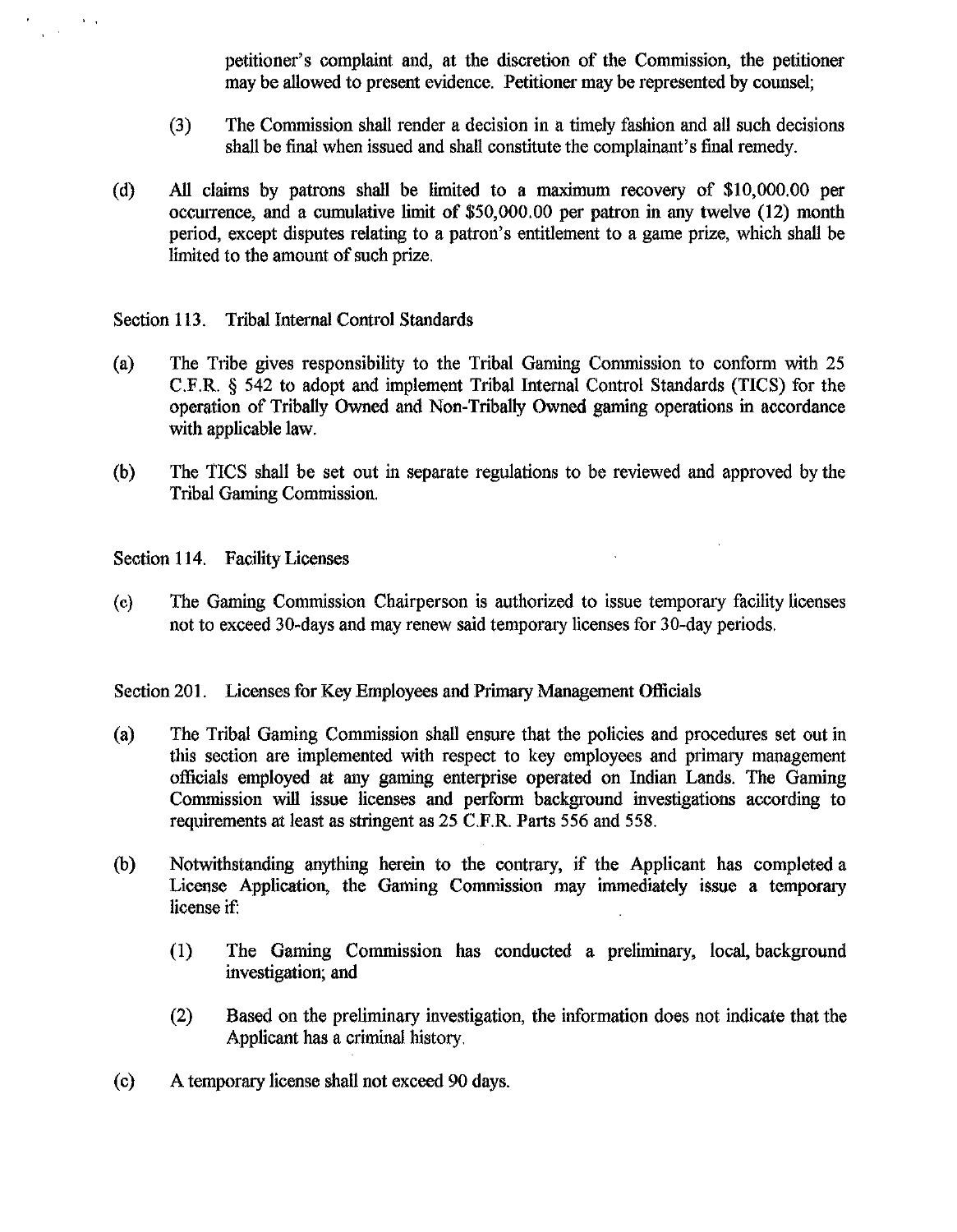New Section **309.** Violations and Sanctions

- **(a)** Any person who engages in Gaming or Gaming related activities on property subject to the provisions of this Ordinance without a gaming license, or in violation of the terms imposed by a Gaming License, or in violation **of** the terms of a suspension imposed by the Gaming Commission on that Gaming License, or in violation of any other provision of this Ordinance and regulations promulgated hereunder, or amendments hereto, shall be in violation of the Ordinance. This provision shall apply to any person who is upon any premises licensed by this Ordinance without the consent of the licensee and/ or the Gaming Commission.
- (b) Violation of any provision of this Ordinance or any of the Gaming Commission's Regulations by a Licensee, his or her agent or employee:
	- (1) Shall be deemed contrary to the public safety, good order, and general welfare of the Tribe and its members;
	- (2) May be grounds for rehsing to grant or renew a License, or for suspension or revocation of a license;
	- **(3)** May be grounds for filing a complaint with the National Indian Gaming Commission, may be grounds for filing criminal charges and/or a civil action in a court of competent jurisdiction on behalf of the Gaming Commission; and
	- (4) In the case of a licensee being convicted of a felony, shall be grounds for immediate revocation of the License.
- (c) Acceptance of a License or renewal thereof or condition imposed thereon by a Licensee constitutes agreement of the part of the Licensee to be bound by all the regulations and/or conditions of the Gaming Commission and by the provisions of this Ordinance, and the regulations promulgated hereunder, and as the same may informed of the contents of all such regulations, provisions, and conditions, and ignorance thereof will not excuse the violations.
- (d) Any person in violation of this Ordinance shall be subject to sanctions under this Ordmance. The following provisions shall govern the response of the Gaming Commission to violations:
	- **(1)** Each day of violation may constitute a separate count or violation of this Ordinance. Separate violations shall be heard as separate offenses before the Gaming Commission and/or prosecuted by a court of appropriate jurisdiction;
	- (2) All property used in each and every separate violations of this Ordinance may become the property of the Tribe. All property used in each and every separate violation of this Ordinance may be subject to forfeiture following a hearing;
	- **(3)** Violators may also be required to pay court costs, storage fees, and auction or sales fees;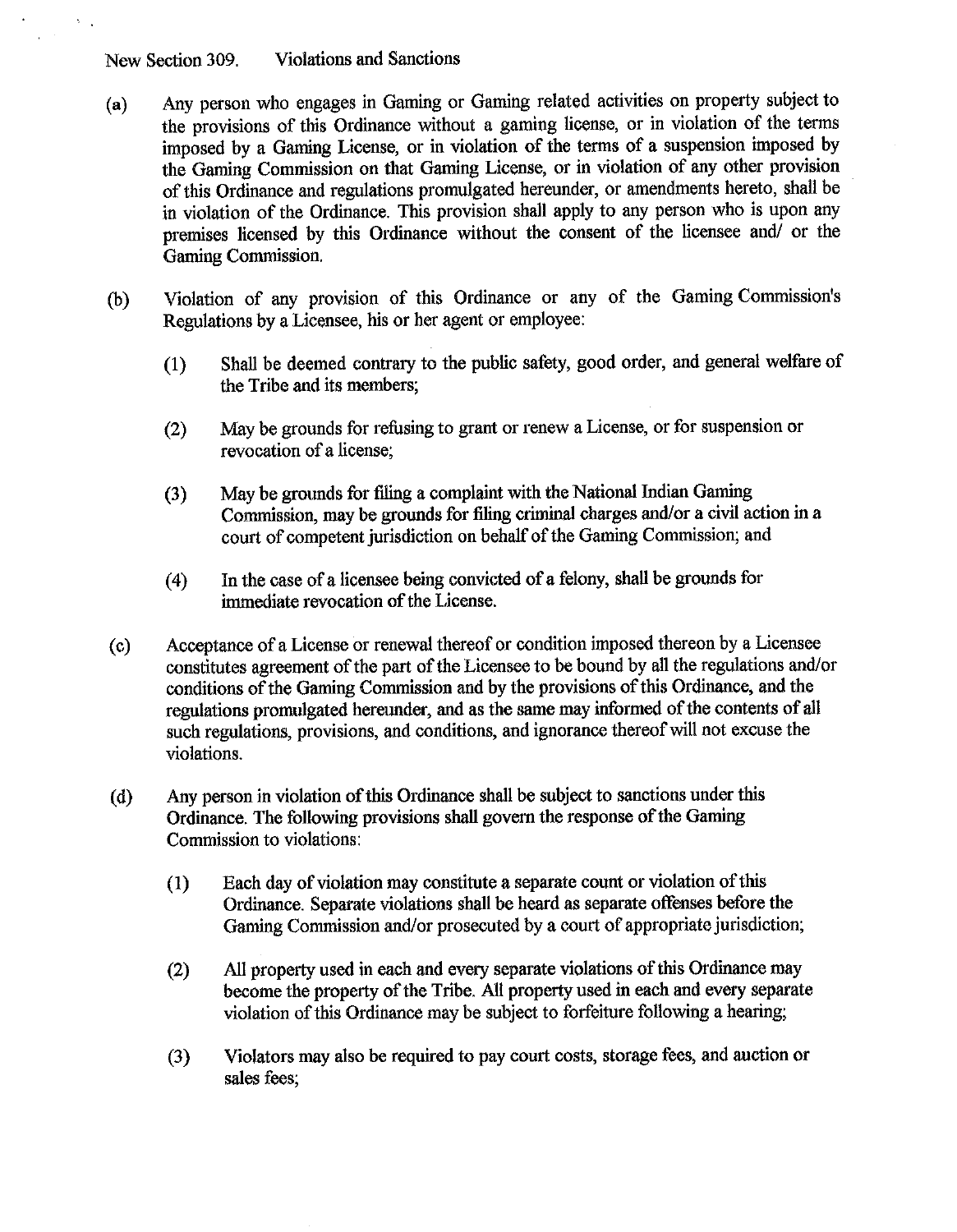- (4) Persons may be excluded or ejected from Gaming Enterprises or prohibited from trespassing on premises licensed under this Ordinance, and may be subjected to civil penalties or sanctions for violating any provision of this Ordinance;
- (5) Licenses may be suspended, revoked, or limited and/or Gaming Establishments my be forcibly closed;
- *(6)* Winnings found to have been received in violation of this ordinance may be confiscated and may, following a hearing, be forfeited and become the property of the Tribe; and
- **(7)** Civil penalties may be imposed as additional sanctions, in the amounts prescribed and in accordance with the hearing procedures set forth in the Ordinance.
- (e) Any of the above actions may be taken at the discretion of the Gaming Commission.

New Section **3** 10. Civil Penalty Provisions

 $\hat{\mathbf{v}}$ 

It shall be a civil violation of the laws of the Kialegee Tribal Town to disobey the provisions of this Ordinance or any regulations promulgated by the Gaming Commission, or any proper order issued under the authority of this Ordinance. Any person or Licensee found to be guilty of such violation may be assessed a civil penalty. Civil penalties may be imposed pursuant to and in compliance with the provisions of this Ordinance, and any regulations promulgated by the Gaming Commission under the authority provided in this Ordinance. Civil penalties may be imposed in addition to the imposition of any other sanctions permitted under this Ordinance, including but not limited to suspension or revocation of the Gaming License. Civil penalties may be imposed up to the amount of \$25,000.00 for each individual violation, exclusive of any restitution.

New Section 311. Exclusion of Individuals From Gaming Activities

- (a) Any operator shall have the authority and discretion to exclude from gaming activities or gaming facilities, any individual who:
	- (1) Appears to be under the influence of intoxicants;
	- (2) Appears to be losing an unreasonable amount of money at gaming activities;
	- **(3)** Appears to be violating rules or regulations governing gaming activities as established by the Commission or the Operator; or
	- (4) By virtue of his or her condition or activities, disturbs the peaceful participation of other individuals in gaming activities or disrupts the orderly conduct of the gaming activity.
- (b) An operator may make reasonable inquiries of individuals in the course of determining whether any of the activities defined in paragraph (a) above are occurring.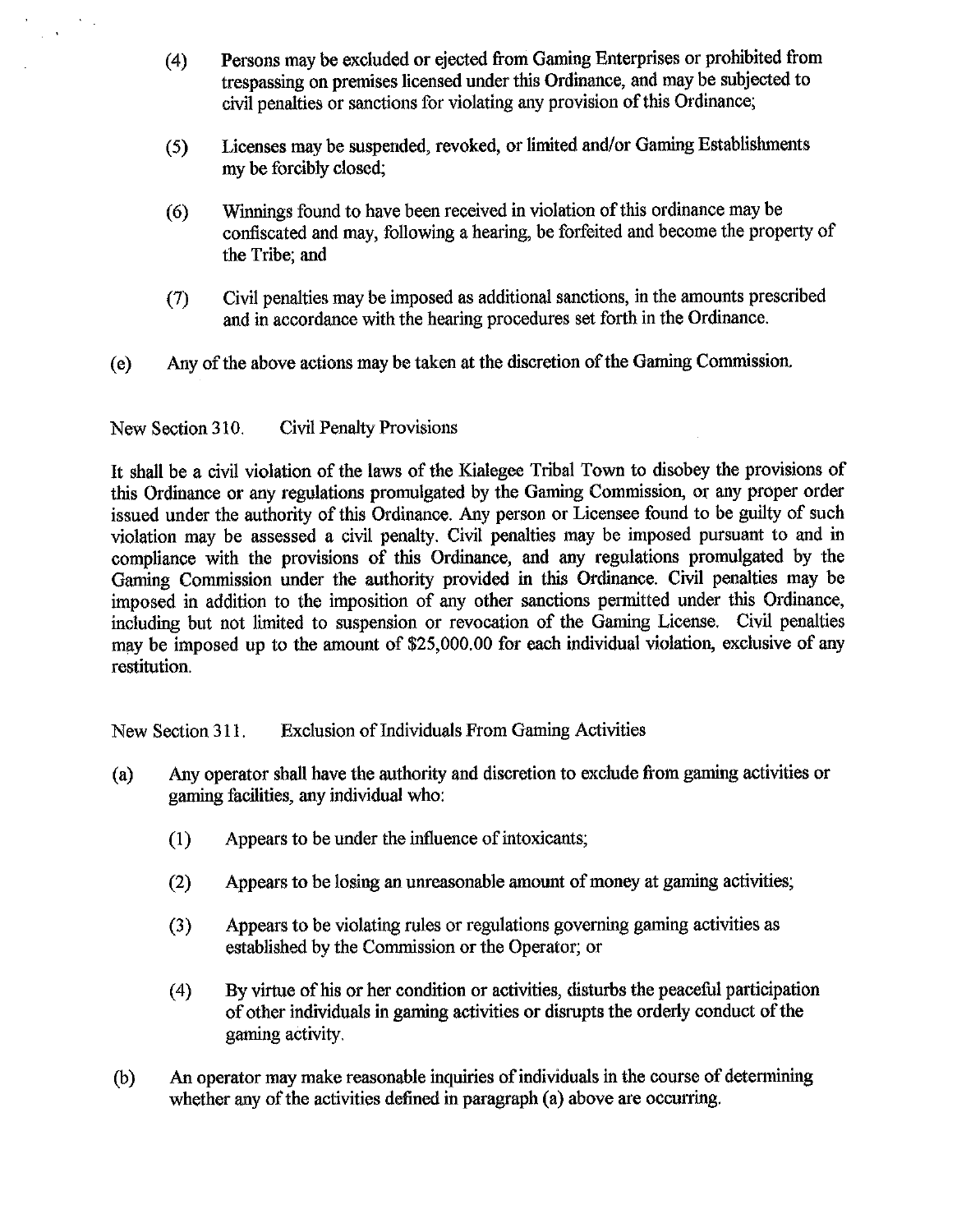(c) An operator who excludes any individual pursuant to this section shall not incur any liability, criminal or civil, as a result of an exclusion under this section.

### New Section 312. Sovereign Immunity

 $\frac{1}{2}\left( \frac{1}{2}+\frac{1}{2}\right) ^{2}$ 

The Business Committee acting on behalf of the Kialegee Tribal Town by this enactment, does expressly retain and does not in any way waive its sovereign immunity as expressed in treaties, laws or in any other manner.

### New Section 313. Savings Clause

If any clause, provision or section of this ordinance shall be ruled invalid or unenforceable by any court of competent jurisdiction by final order after all appellate jurisdiction is exhausted, such judgment shall not invalidate or render unenforceable any other remaining provisions of this ordinance. Until such final order is entered and review exhausted, the questioned provisions shall be valid absent an enforceable injunction to the contrary.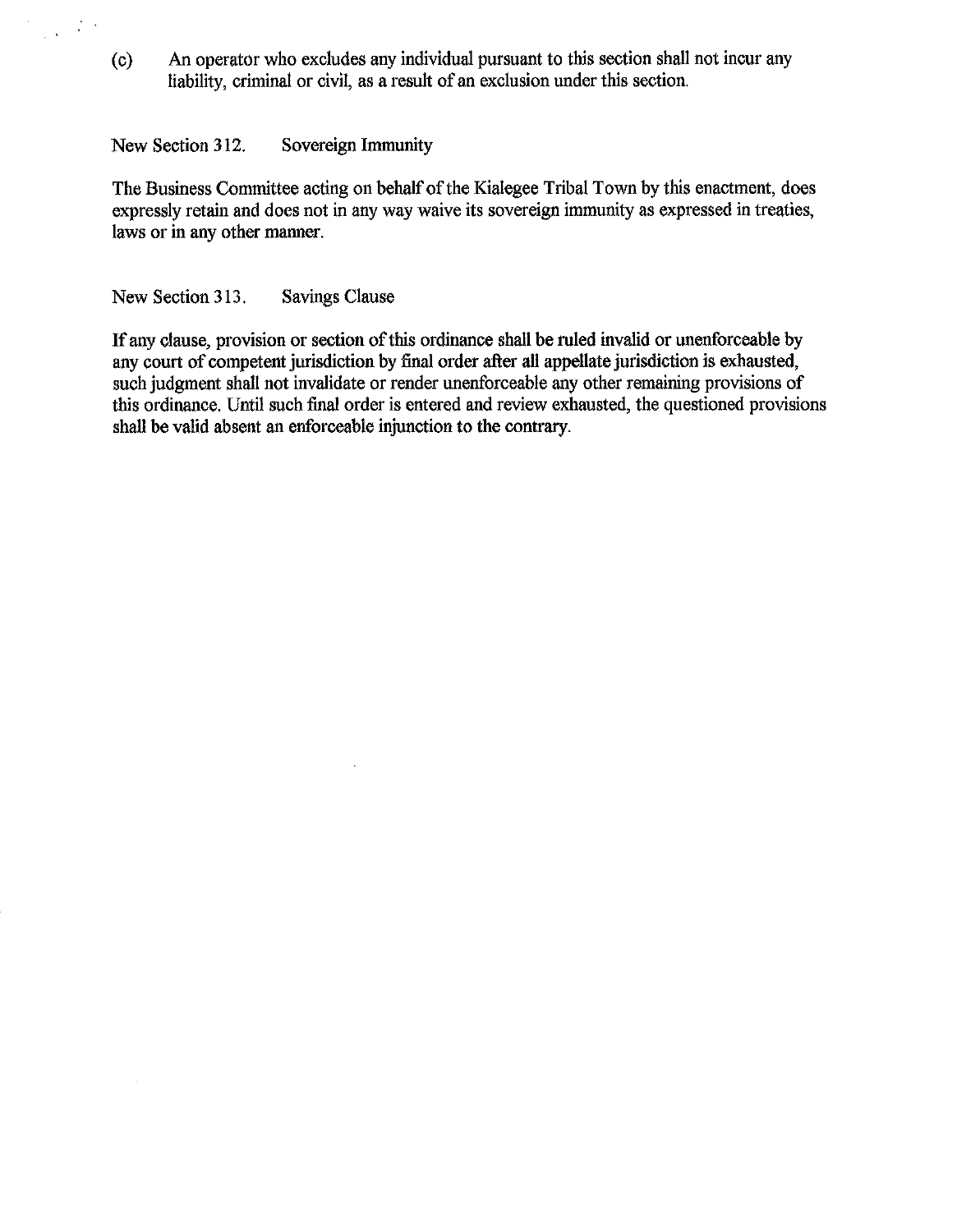

Kialegee Tribal Town  $P$  O. Box 332 Wetumka, Oklahoma 74883 Tiger Hobia, Town King Thomas Givens, 1st Warrior

# Kialegee Tribal Town Resolution  $TR-2011.$   $(0.5C)$

# RESOLUTION OF THE KIALEGEE TRIBAL TOWN BUSINESS COMMITTEE AMENDING AND CLARIFYING THE 4/14/11 AMENDED KIALEGEE TRIBAL TOWN OF OKLAHOMA GAMING ORDINANCE AS PROVIDED FOR IN THE АТТАСНЕД "EXHIBIT A", EFFECTIVE IMMEDIATELY.

- WHEREAS. the Kialegee Etylwy (Tribal Town) is one of the original towns of the Myskoke Confederacy and the Kialegee Mekko (Town King), Cheea Hajo, did sign the June 29, 1796 treaty of peace between the Creek Confederacy and the United States (7 Stat. 56) as the representative of the Kialegee Tribal Town: and
- WHEREAS, the Kialegee Etvlwy (Tribal Town) was organized pursuant to the provisions of the Oklahoma Indian Welfare Act ("OIWA") of June 26, 1936 (49 Stat. 1967, codified at 25 U.S.C. §§ 501 - 509) with a Constitution and By-Laws ratified by the tribal membership on June 12, 1941, as well as, a Corporate Charter ratified on September 17, 1942; the Tribal Town conducts all business pursuant to its OIWA organizing documents and has continuously maintained its governmental organization since ratification thereof; and
- WHEREAS. the Kialegee Constitution states; at Article II, Section 2, identifies that following as among the purposes for the Town's organization pursuant to the OIWA: "secure[ing] and obtain[ing] the benefits, rights, privileges, and powers as provided by the existing laws of the United States and those which hereafter may be enacted for the good and benefit of Indians or other citizens of the United States administered by different governmental agencies, such as relief. conservation, rehabilitation, resettlement, hospitalization, education, economic and all other programs that may be for the good and benefit of the members of the Town;" and
- WHEREAS, the Kialegee Tribal Town Business Committee ("Business Committee") is the duly elected governing body of the Town and is empowered by the Tribe's Constitution, at Article IV. Section 3, to "transact business or otherwise speak or act on behalf of the Town in all matters on which the Town is empowered to act" which powers to act are set forth in the Town's Corporate Charter which, specifically include but are not limited to, the power to sue and be sued in any court and to enter into any obligation or contract; and
- WHEREAS. from time to time it is necessary to amend and clarify laws and ordinances to reflect the best interests of the Tribe; and the Business Committee believes it to be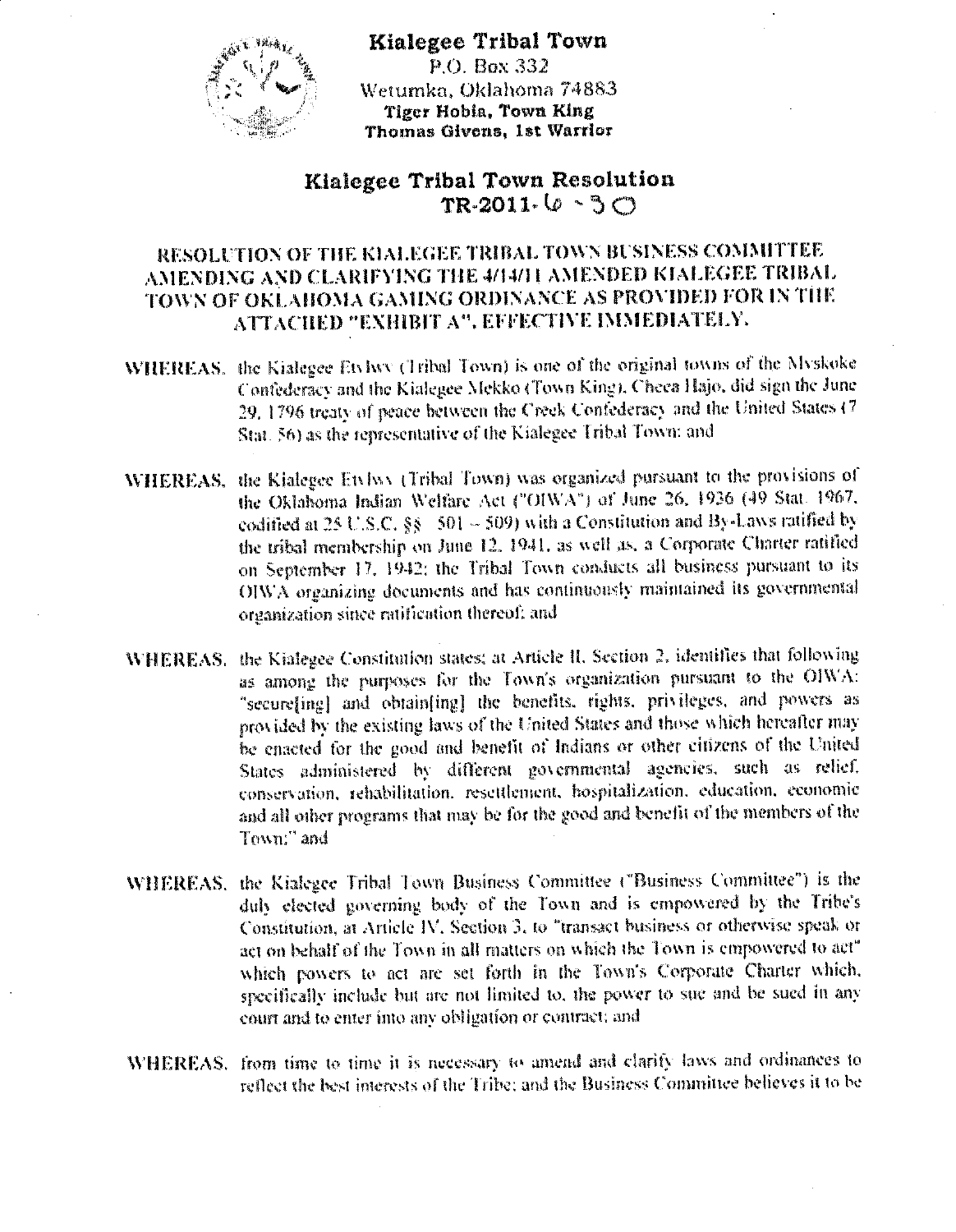in the best interest of the Tribe for the Gaming Ordinance to be amended; and NOW THEREFORE BE IT RESOLVED, that on behalf of the Kialegee Tribal Town, the Business Committee amends and clarifies the 4:14:11 Amended Kialegee Tribal Town of Oklahoma Gaming Ordinance as provided for in the attached "Exhibit A", effective immediately,

We, the undersigned officers of the Kialegee Etvlwy (Tribal Town) Business Committee, dohereby certify that the foregoing Resolution  $1R-2011-10 = 3Q$  was duly adopted on the day of June, 2011 by a vote of 11 for. 0 against, and abstaining.

ATTEST:

 $6.30 - 11$ י<br>1. יוליה ל

Tiger Hobia, Kialegee Tribal Town Mekko

**JDATEI** 

 $3/2 - (1)$ **IDATEI** 

*<u>Vnelle Shatswell, Secretary</u>*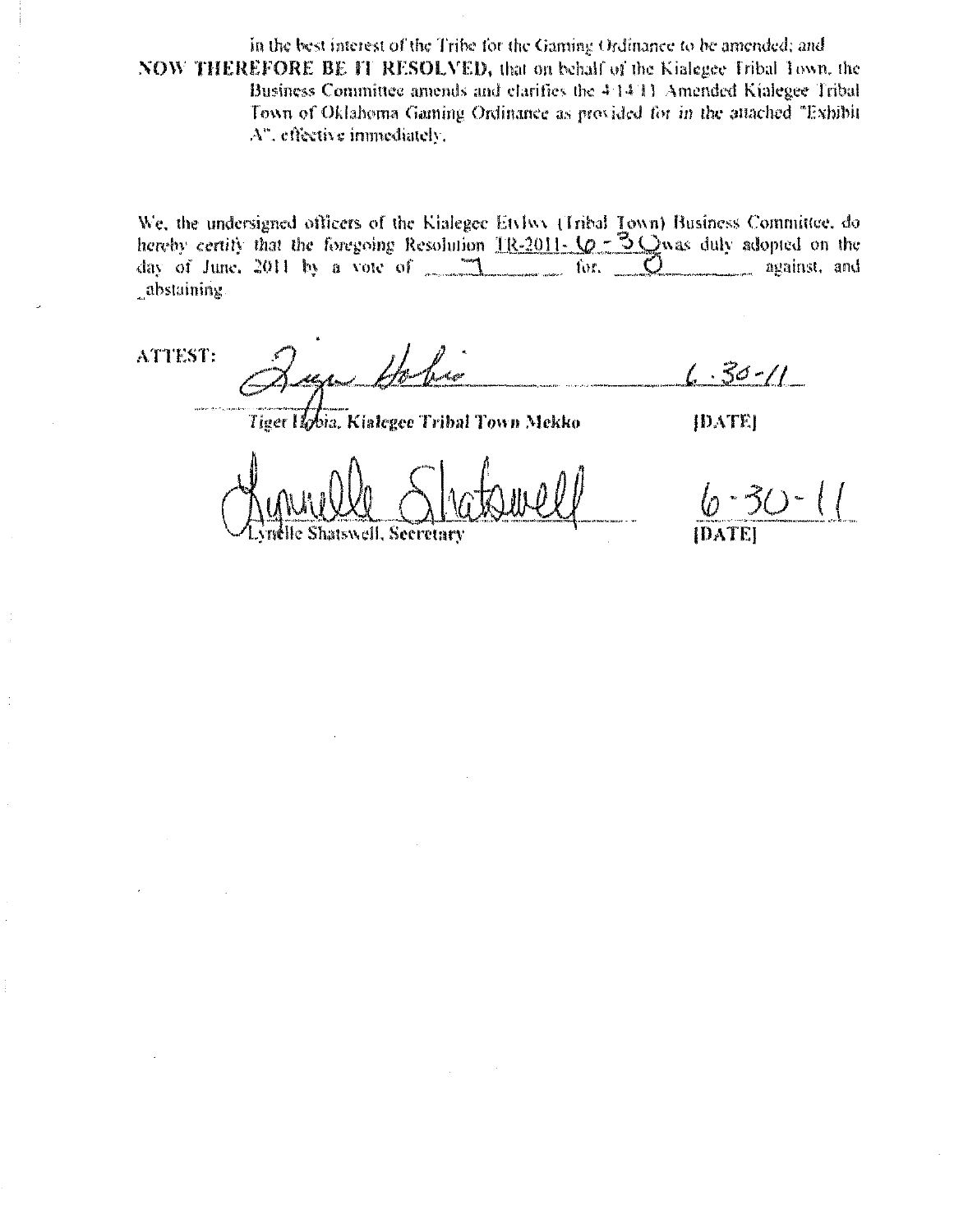# **EXHIBIT "A"**

# Amendments and Clarifications to the 4/14/11 Amended Kialegee Tribal Town of Oklahoma Gaming Ordinance

Section **102.** Definitions

- (o) Non-Tribally Owned Gaming Enterprise (NTOGE) means a licensedgaming operation not owned by the Tribe .
- (p) Primary Management Official renumbered from (o) to (p).

Section 104. Ownership of Gaming

- (a) The Tribe shall have the sole proprietary interest in and responsibility for the conduct of any gaming operation authorized by this ordinance, unless non-Tribally owned gaming is approved and licensed under this ordinance.
- (b) The Kialegee Tribal Town Gaming Commission shall license and regulate all Class **I1**  and Class **III** gaming within its Indian Lands, as defined herein, pursuant to this Ordinance, including those Class I1 and Class I11 gaming operations that are not Tribally owned.
- Q For Won-Tribally Owned Gaming Enterprises (NTOGE):
	- **(1)** Non-Tribal persons or entities, shall not be eligible to receive a tribal license to own a class **TI or** class m gaming activity conducted on Kialegee Indian Lands if such person or entities would not be eligible to receive a gaming license from the State of Oklahoma to conduct the same activity within the jurisdiction of the State.
	- (2) Any person or entity other than the Tribe that is permitted by the Tribe to operate Class III gaming on Kialegee Indian Lands must be fully compliant with the terms of the applicable Tribal/State Compact.
	- **(3)** In order to be licensed by the Tribal Gaming Commission, individual owners, in addition to the requirements of this ordinance, shall also be required to:
		- **(I)** Pay to the Tribe not less than 60 percent of the non-Tribally owned gaming operation's net gaming revenues, to be used only for the purposes set forth in this Ordinance at Section 105.
		- (ii) Comply with eligibility standards of a State license for the same activity, so that if the individual is ineligible to receive a State license to conduct the same activity within that jurisdiction, a Tribal license shall be denied. State law standards shall apply with respect to purpose, entity, pot **limits**  and hours of operation.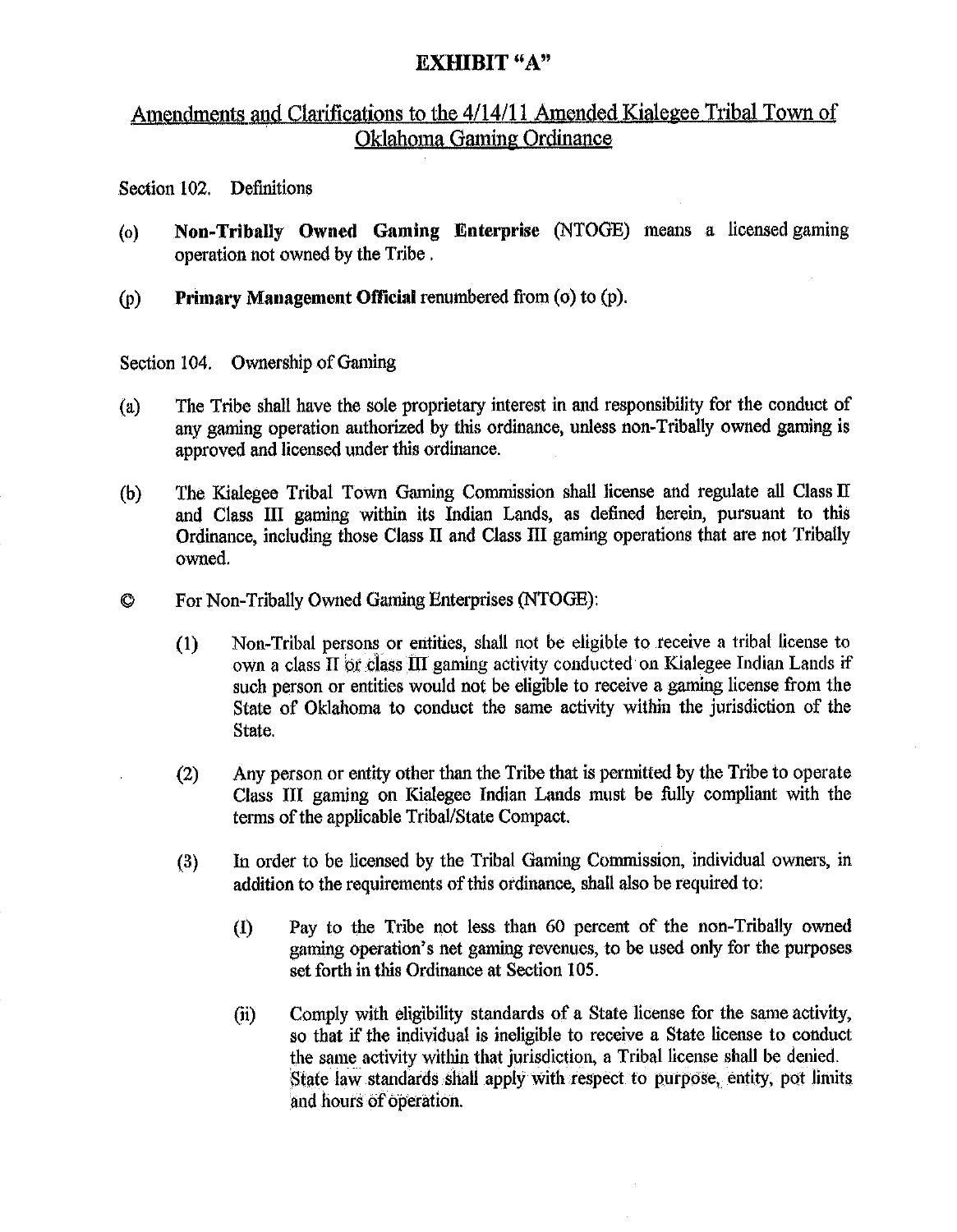(iii) Pay NIGC annual fees.

### Section 107. Gaming Commission

- (a) The Tribe hereby establishes a Tribal Gaming Commission whose duty it is to regulate all tribal and non-tribal gaming operations. The Tribal Gaming Commission shall consist of three members. There shall be among them a Chairperson, Vice-Chairperson, and one additional Commissioner.
- **(f)** (4) Obtain and process fingerprints, or designate an agency to obtain and process fingerprints;
	- (7) Establish standards for licensing gaming operations;
	- (8) Issue facility gaming licenses to gaming operations;
	- (17) Establish a list of persons not allowed to game in gaming facilities in order to maintain the integrity of the gaming;
	- (18) Establish a list of persons who have voluntarily asked to be excluded from the gaming facility(s) and create regulations for enforcing this exclusion;
	- (22) Perform such other duties the Commission deems appropriate for the proper regulation of the gaming operations;
- **(g)** The Gming Commission . . . processes. Information obtained during the course of **an**  employee background investigation shall be disclosed to members of management, human resource personnel or others employed by the gaming operation on a need-toknow basis for . . .duties.
- (h) Terms of Office for Tribal Gaming Commission shall be as follows: the Chair shall serve an initial term of four (4) years, with subsequent Chairs serving five-year terms. The Vice-Chair shall serve an initial term of three (3) years, with subsequent Vice-Chairs serving five-year terms. The Commissioner(s) shall serve an initial term of two (2) years, with subsequent Commissioners serving five-year terms.

### Section 112. Patron Dispute Resolution

- (a) The Tribal Gaming Commission, as established in this Ordinance, is authorized to oversee and regulate all gaming activities authorized by this Ordinance, including decision-making authority in regard to any disputes that may arise by the gaining public.
- (b) Patrons having a dispute with the gaming establishment, a Gaming Operator or Management Company licensed by the Tribal Gaming Commission may request that the Gaming General Manager or Operator resolve the dispute within seven (7) days of the occurrence.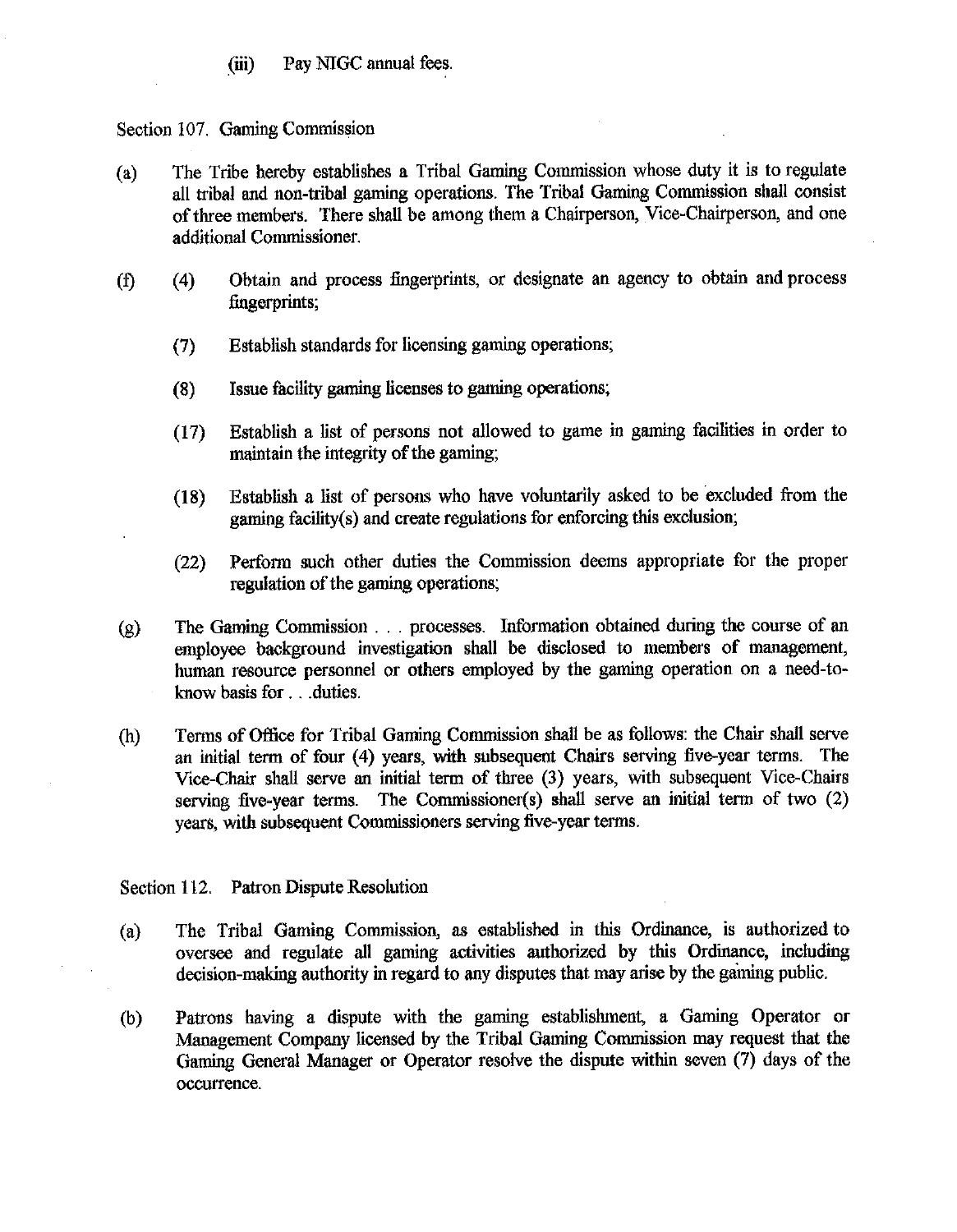- (c) If dissatisfied with the results received from the Gaming General Manager or Operator, patrons have as their sole remedy the right to file a petition for relief with the Tribal Gaming Commission.
	- (1) Complaints shall be submitted in writing and must be submitted to the Commission within thirty (30) days of the incident giving **rise** to the complaint;
	- (2) The Gaming Commission shall hold a hearing within thirty (30) days of receipt of petitioner's complaint and, at the discretion of the Commission, the petitioner may be allowed to present evidence. Petitioner may be represented by **counsel;**
	- (3) The Commission shall render a decision in a timely fashion and all such decisions shall be final when issued and shall constitute the complainant's final remedy.
- (d) All claims by patrons shall be limited to a maximum recovery of \$10,000.00 per occurrence, and a cumulative **Iimit** of \$50,000.00 per patron in **any** twelve (12) month period, except disputes relating to a patron's entitlement to a game prize, which shall be limited to the amount of such prize.

Section 113. Tribal Internal Control Standards

- (a) The Tribe gives responsibility to the Tribal Gaming Commission to conform with 25 C.F.R.  $\delta$  542 to adopt and implement Tribal Internal Control Standards (TICS) for the operation of Tribally Owned and Non-Tribally Owned gaming operations in accordance with applicable law.
- **(b)** The TICS shall be set out in separate regulations to be reviewed and approved by the Tribal Gaming Commission.

Section 114. Facility Licenses

**O** The Gaming Commission Chairperson is authorized to issue temporary facility licenses not to exceed 30-days and may renew said temporary licenses for 30-day periods.

### Section 201. Licenses for Key Employees and Primary Management Officials

- (a) The Tribal Gaming Commission shall ensure that the policies and procedures set out in this section are implemented with respect to key employees and primary management officials employed at any gaming enterprise operated on Indian Lands. The Gaming Commission will issue licenses and perForm background investigations according to requirements at least as stringent as 25 C.F.R. Parts 556 and 558.
- (b) Notwithstanding anything herein to the contrary, if the Applicant has completed a License Application, the Gaming Commission may immediately issue a temporary license if: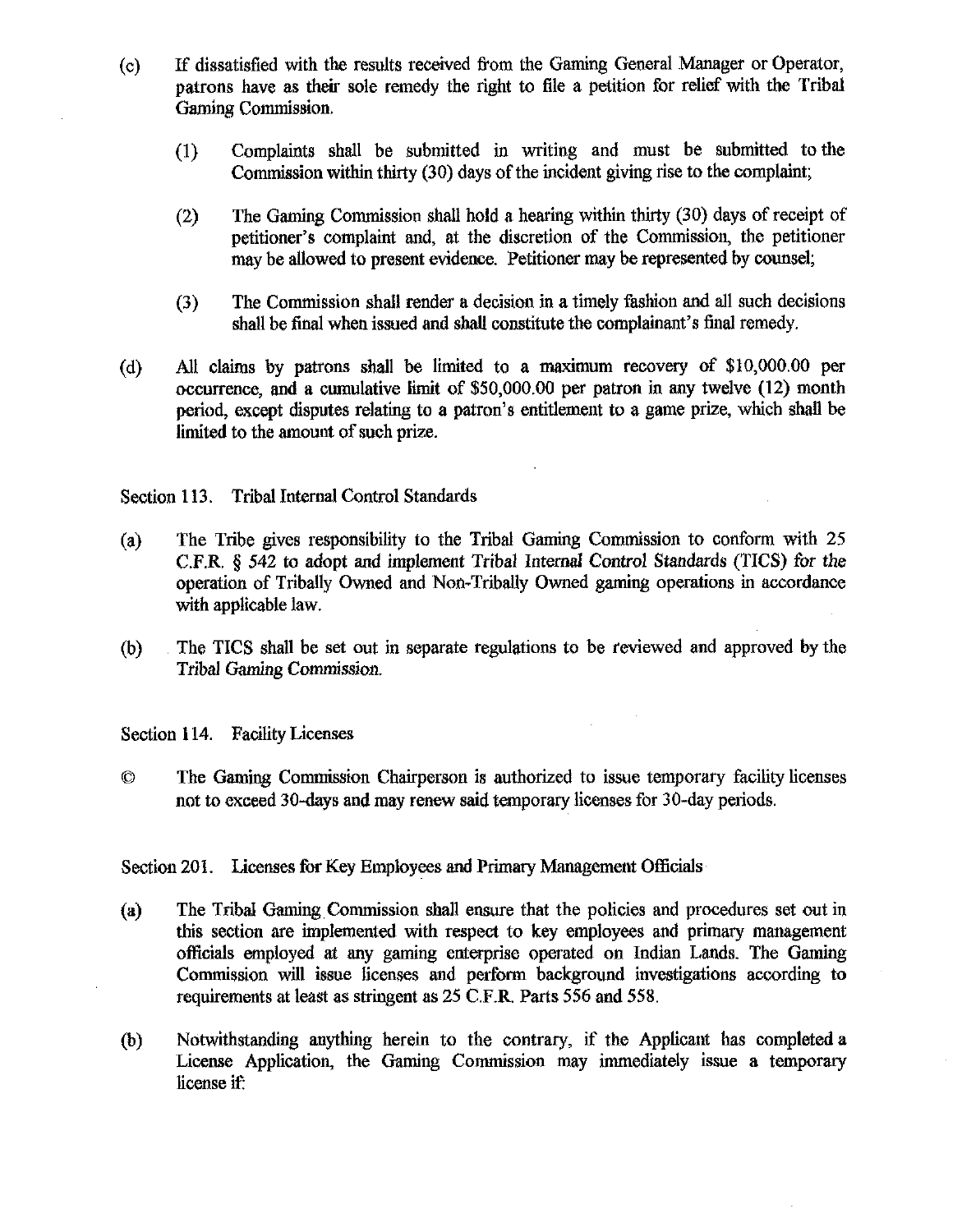- The Gaming Commission has conducted a preliminary, local background  $(1)$ investigation, and
- $(2)$ Based on the preliminary investigation, the information does not indicate that the Applicant has a criminal history.
- $(c)$ A temporary license shall not exceed 90 days.

## Section 202. License Application Forms

 $(a)$ All applications for Gaming Employee Licenses for Key Employees and Primary Management Officials shall include the following notices which shall be pre-printed at the beginning of each application:

> "In compliance with the Privacy Act of 1974, the following information is provided: Solicitation of the information on this form is authorized by 25 U.S.C.  $2701$ , et seq. The purpose of the requested information is to determine the eligibility of the individuals to be employed in a gaming operation. The Information will be used by the Tribe and National Indian Gaming Commission members and staff who have need for the information in the performance of their official duties. The information may be disclosed to appropriate Federal, Tribal, State. local or foreign law enforcement and regulatory agencies when relevant to civil, criminal, or regulatory investigations or prosecutions or when pursuant to a requirement by a tribe or the National Indian Gaming Commission in connection with the issuance, denial, or revocation of a gaming license, or investigations of activities while associated with a tribe or gaming operations. Failure to consent to the disclosures indicated in this notice will result in a tribe's being unable to hire you in a primary management official or key employee position."

> "The disclosure of your Social Security Number (SSN) is voluntary. However, failure to supply a SSN may result in errors in processing your application."

> > $[25 \text{ C.F.R. } $556.2(a)]$

 $(b)$ The following additional notice shall be pre-printed on said applications:

> $A$  false statement on any part of this application may be grounds for denying a license or the suspension or revocation of a license and may subject you to eriminal charges punishable by fine or imprisonment under federal law pursuant to 18 U.S.C. 1001."

> > $[25 \text{ C.F.R. } $556.3(a)]$

Section 204. Fingerprints.

Each applicant for a Key Employee or Primary Management Official shall be required to have fingerprints taken as part of the license application procedure. Fingerprints shall be taken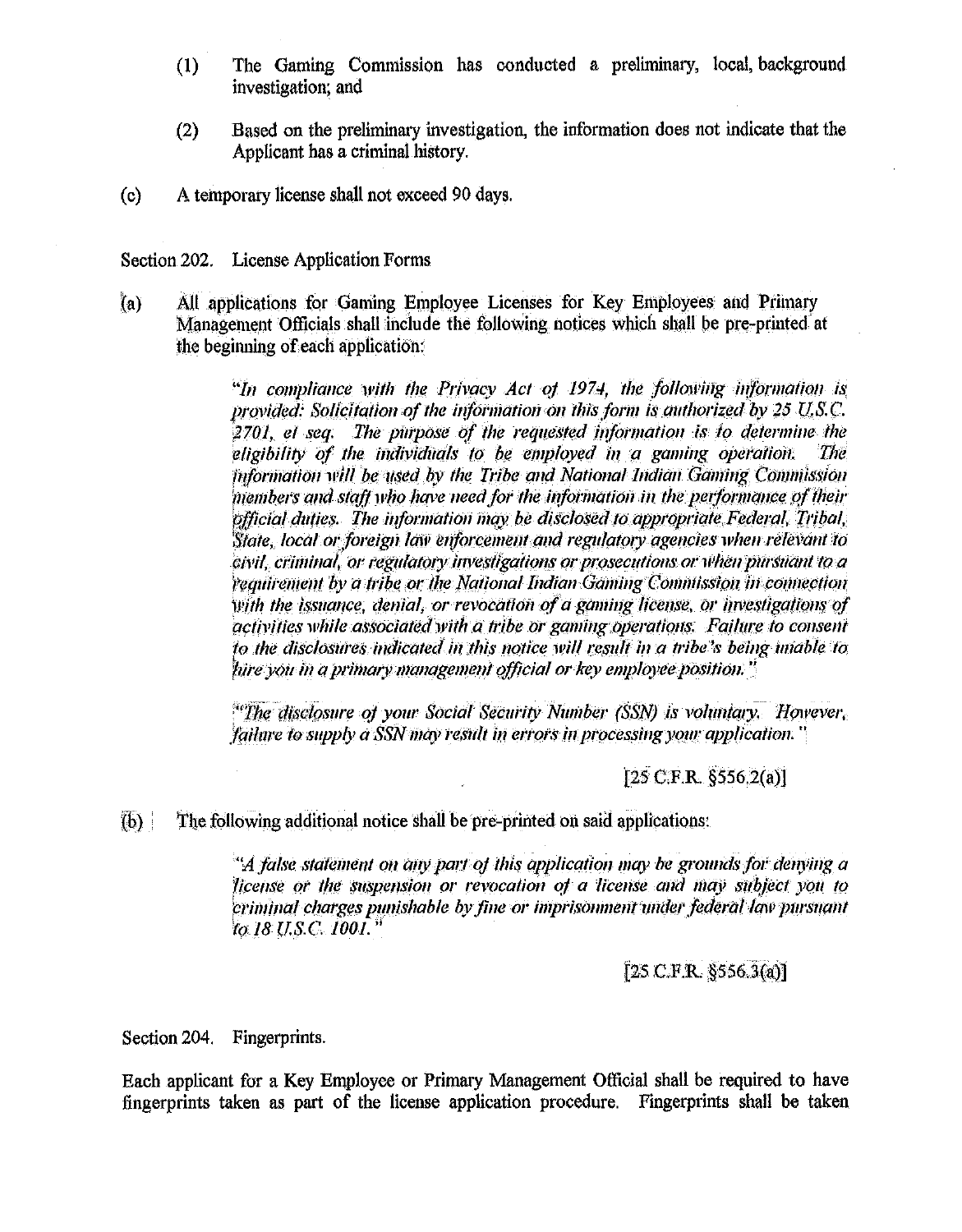electronically by the Gaming Commission or its designated agency. Fingerprints will then be forwarded to the NIGC for processing through the **FBI** and NCIC to determine the applicant's criminal history, if any.

Section **205.** Background Investigations.

(a) The Gaming Commission or its designated agency shall be responsible for conducting background investigations. Suitability determinations shall be made by the Gaming Suitability determinations shall be made by the Gaming Commission under Section **207** below.

New Section **309.** Violations and Sanctions

- **(a)** Any person who engages in Gaming or Gaming related activities on property subject to the provisions of this Ordinance without a gaming license, or in violation of the terms imposed by a Gaming License, or in violation of the terms of a suspension imposed by the Gaming Commission on that Gaming License, or in violation of any other provision of this Ordinance and regulations promulgated hereunder, or amendments hereto, shall be in violation of the Ordinance. This provision shall apply to any person who is upon any premises licensed by this Ordinance without the consent of the licensee and/ or the Gaming Commission.
- (b) Violation of any provision of this Ordinance or any of the Gaming Conunission's Regulations by a Licensee, his or her agent or employee:
	- **(1)** Shall be deemed contrary to the public safety, good order, and general welfare of the Tribe and its members;
	- (2) May be grounds for refbsing to grmt or renew a License, or for suspension or revocation of a license;
	- **(3)** May be grounds for filing a complaint with the National Indian Gaming Commission, may be grounds for filing criminal charges and/or a civil action in a court of competent jurisdiction on behalf of the Gaming Commission; and
	- (4) In the case of a licensee being convicted of a felony, shall be grounds for immediate revocation of the License.
- 0 Acce~tance of a License or renewal thereof or condition imoosed thereon **by** a Licensee constitutes agreement of the part of the Licensee to be bound by all the regulations and/or conditions of the Gaming Commission and by the provisions of this Ordinance, and the regulations promulgated hereunder, and as the same may informed of the contents of all such regulations, provisions, and conditions, and ignorance thereof will not excuse the violations.
- (d) **Any** person in violation of this Ordinance shall be subject to sanctions under this Ordinance. The following provisions shall govern the response of the Gaming Commission to violations: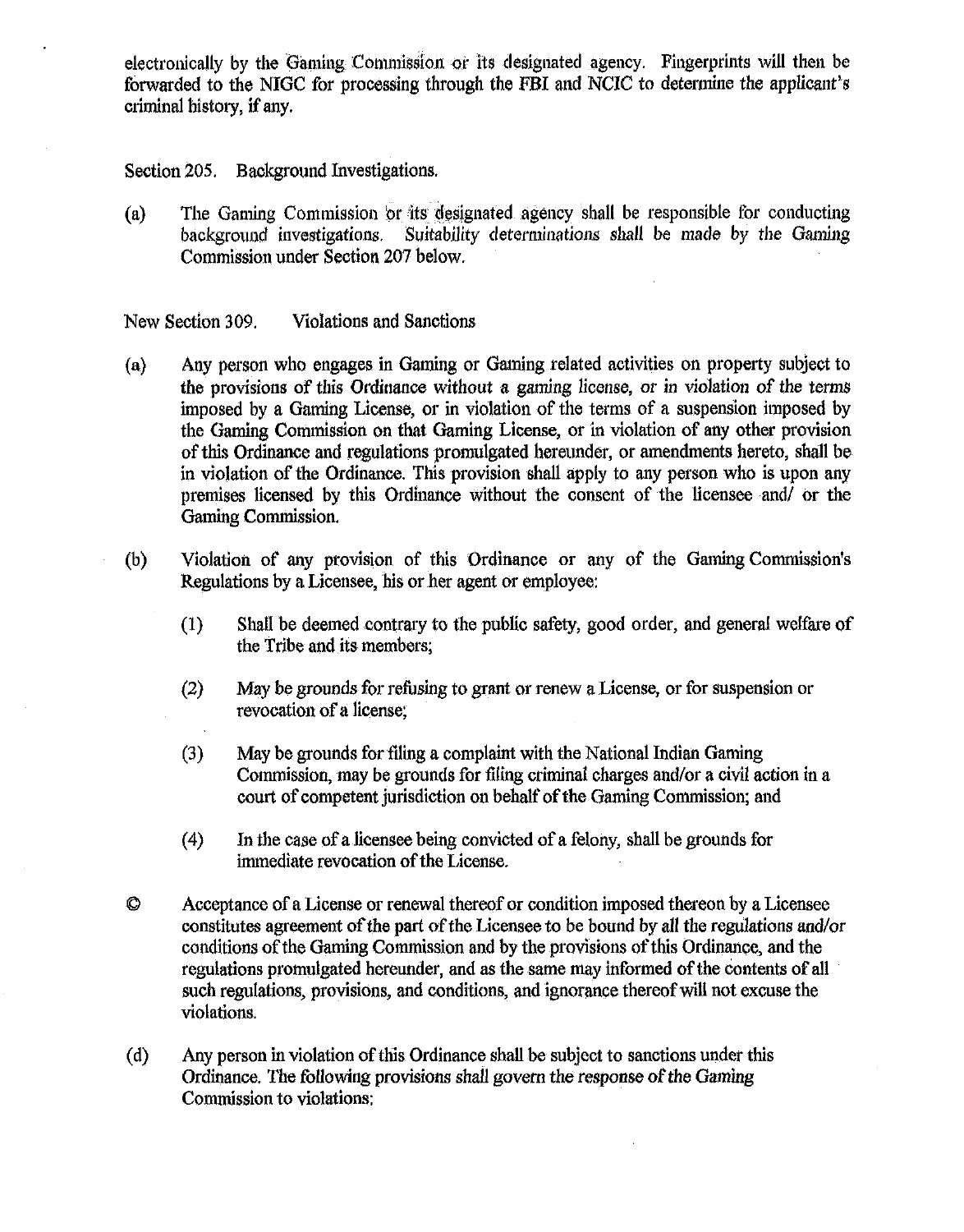- (I) Each day of violation may constitute a separate count or violation of this Ordinance. Separate violations shall be heard as separate offenses before the Gaming Commission and/or prosecuted by a court of appropriate jurisdiction;
- (2) All property used in each and every separate violations of this Ordinance may become the property of the Tribe. All property used in each and every separate violation of this Ordinance may be subject to forfeiture following a hearing;
- (3) Violators may also be required to pay court costs, storage fees, and auction or sales fees;
- **(4)** Persons may be excluded or ejected from Gaming Enterprises or prohibited ffom trespassing on premises licensed under this Ordinance, and may be subjected to civil penalties or sanctions for violating any provision of this Ordinance;
- **(5)** Licenses may be suspended, revoked, or limited andlor Gaming Establishments my be forcibly closed;
- **(6)** Winnings found to have been received in violation of this ordinance may be confiscated and may, following a hearing, be forfeited and become the property of the Tribe; and
- **(7)** Civil penalties may be imposed as additional sanctions, in the amounts prescribed and in accordance with the hearing procedures set forth in the Ordinance.
- (e) Any of the above actions may be taken at the discretion of the Gaming Commission.

New Section **3** 10. Civil Penalty Provisions

It shall be a civil violation of the laws of the Kialegee Tribal Town to disobey the provisions of this Ordinance or any regulations promulgated by the Gaming Commission, or any proper order issued under the authority of this Ordinance. Any person or Licensee found to be guilty of such violation may be assessed a civil penalty. Civil penalties may bc imposed pursuant to and in compliance with the provisions of this Ordinance, and any regulations promulgated by the Gaming Commission under the authority provided in this Ordinance. Civil penalties may be imposed in addition to the imposition of any other sanctions permitted under this Ordinance, including but not limited to suspension or revocation of the Gaming License. Civil penalties may be imposed up to the amount of \$25,000.00 for each individual violation, exclusive of any restitution.

New Section 3 **11.** Exclusion of Individuals From Gaming Activities

- (a) Any operator shall have the authority and discretion to exclude from gaming activities or gaming facilities, any individual who:
	- (1) Appears to be under the influence of intoxicants;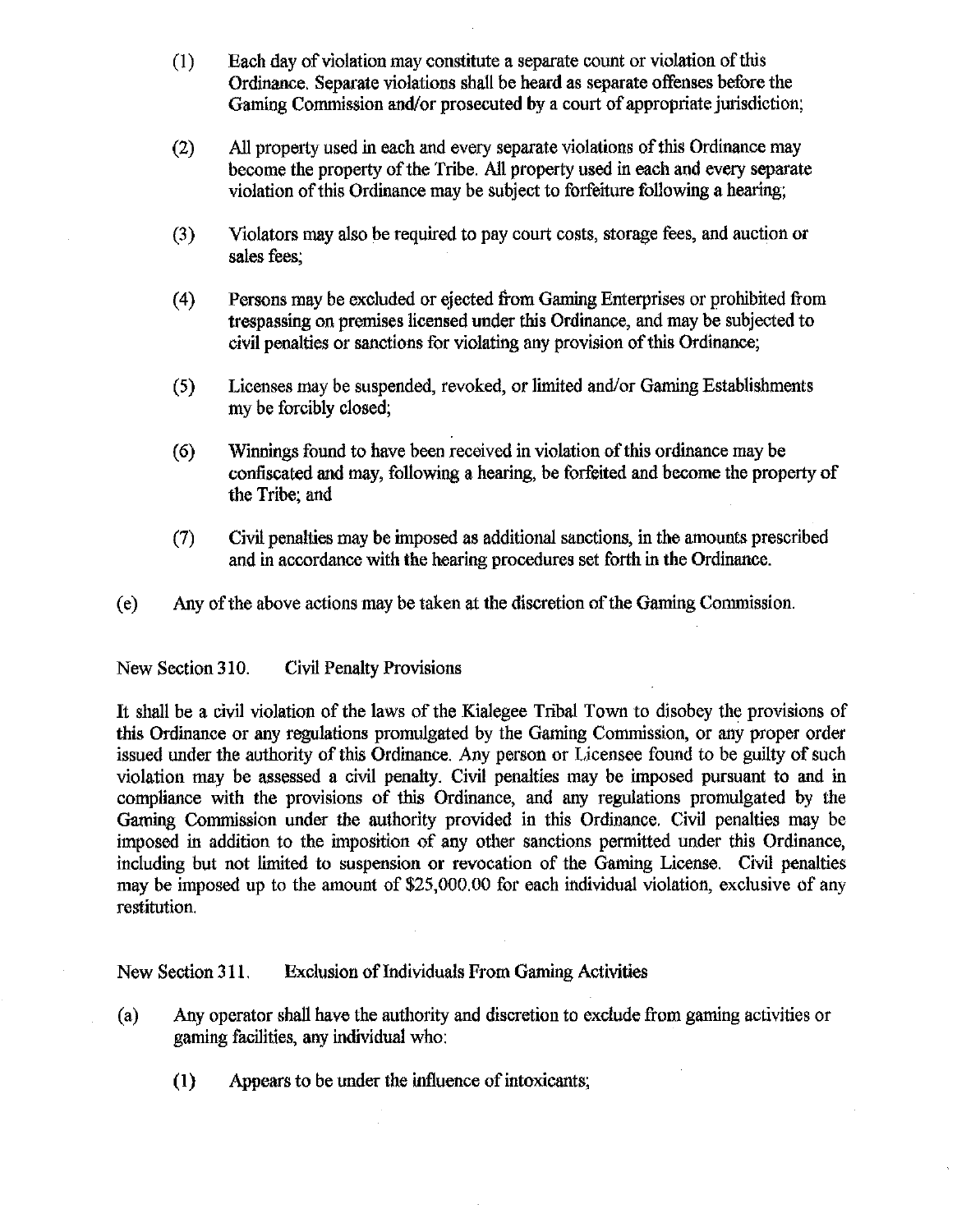- (2) Appears to be losing an unreasonable amount of money at gaming activities;
- (3) Appears to be violating rules or regulations governing gaming activities as established by the Commission or the Operator; or
- **(4)** By virtue of his or her condition or activities, disturbs the peacehl participation of other individuals in gaming activities or disrupts the orderly conduct of the gaming activity.
- (b) **An** operator may make reasonable inquiries of individuals in the course of determining whether any of the activities defined in paragraph (a) above are occurring.
- 8 **An** operator who excludes any individual pursuant to this section shall not incur any liability, criminal or civil, as a result of an exclusion under this section.

New Section 312. Sovereign Immunity

The Business Committee acting on behalf of the Kialegee Tribal Town by this enactment, does expressly retain and does not in any way waive its sovereign immunity as expressed in treaties, Iaws or in any other manner.

New Section 313. Savings Clause

If any clause, provision or section of this ordinance **shall** be ruled invalid or unenforceable by any court of competent jurisdiction by final order after all appellate jurisdiction is exhausted, such judgment shall not invalidate or render unenforceable any other remaining provisions of this ordinance. Until such final order is entered and review exhausted, the questioned provisions shall be valid absent an enforceable injunction to the contrary.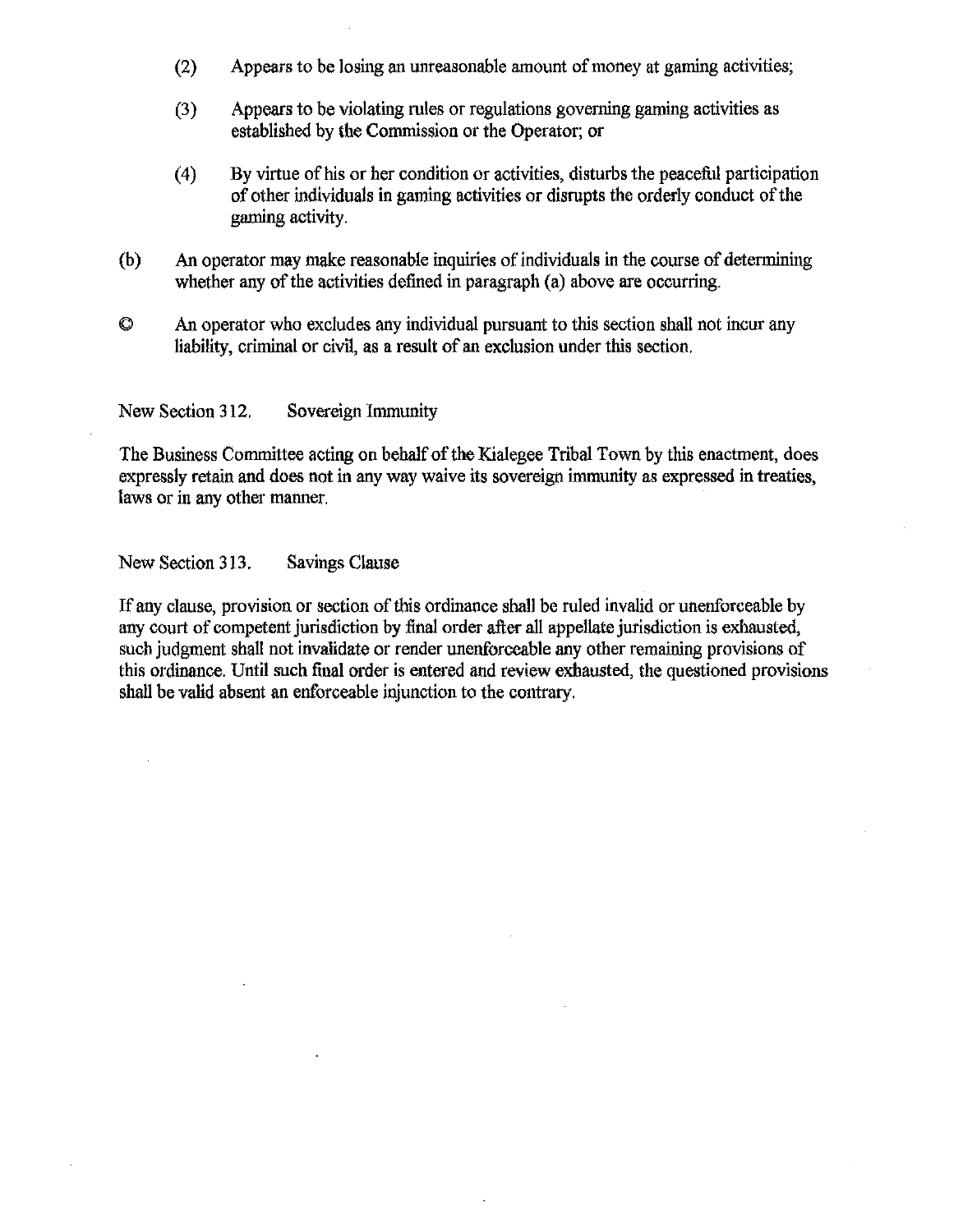9184358080



#### Kialegee Tribal Town P.O. Box 332 Wetumka, Oklahoma 74883 Tiger Hobia. Town King Justina Yargee, 1st Warrior

## Kialegee Tribal Town Resolution TR-2011-9-23

### **RESOLUTION OF THE KIALEGEE TRIBAL TOWN BUSINESS COMMITTEE** CORRECTING SECTION 202 OF THE KIALEGEE TRIBAL TOWN OF OKLAHOMA GAMING ORDINANCE AS PROVIDED FOR IN THE ATTACHED "EXHIBIT A", EFFECTIVE IMMEDIATELY.

- WHEREAS, the Kinlegee Etviwy (Tribal Town) is one of the original towns of the Myskoke Confederacy and Kialegee Mekko (Town King), Cheaea Hajo, did sign the June 29, 1796 treaty of peace between the Creek Confederacy and the United States (7) Stat, 56) as the representative of the Kialegee Tribal Town; and
- **WHEREAS**, the Kialegee Etylwy (Tribal Town) was organized pursuant to the provisions of the Oklahoma Indian Welfare Act ("OIWA) of the June 26, 1936 (49 Stat. 1967, codified at 25 U.S.C. §§ 501-509) with a Constitution and By-Laws ratified by the tribal membership on June 12,1941, as well as, a Corporate Charter ratified on September 17, 1942; the Tribal Town conducts all business pursuant to its OIWA organizing documents and has continuously maintained its governmental organization since ratification thereof; and
- **WHEREAS**, the Kialegee Constitution states; at Article II, Section 2, identifies that following as among the purposes for the Town's organization pursuant to the IOWA: "secure[ing] and obtain[ing] the benefits, rights, privileges, and powers as provided by the existing laws of the United States and those which hereafter may be enacted for the good and benefit of Indians or other citizens of the United States administered by different governmental agencies, such as relief, conservation, rehabilitation, resettlement, hospitalization, education, economic and all other programs that may be for the good and benefit of the members of the Town;" and
- WHEREAS, the Kialegee Tribal Town Business Committee ("Business Committee") is the duly elected governing body of the Town and is empowered by the Tribe's Constitution, at Article IV, Section 3, to "transact business or otherwise speak or act on behalf o the Town in all matters on which the Town is empowered to act" which powers to act are set forth in the Town's Corporate Charter which, specifically include but are not limited to, the power to sue and be sued in any court and enter into any obligation or contract; and
- WHEREAS, it is necessary to correct Section 202 of the KTT Gaming Ordinance to reflect the exact language required by NIGC; and the Business Committee believed it to be in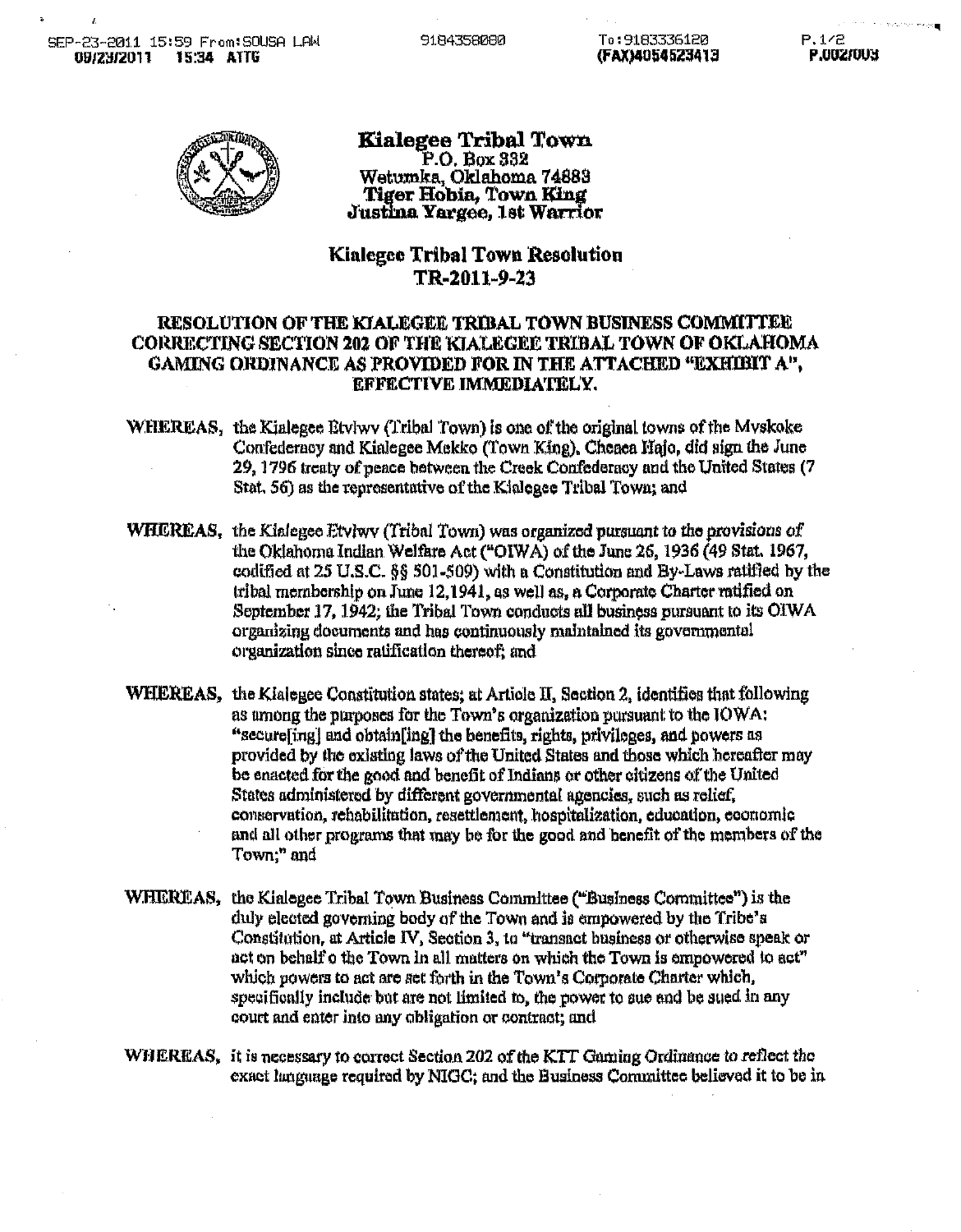the best interest of the Tribe for the Garning Ordinance to be so corrected; and NOW THEREFORE BE IT RESOLVED, that on behalf of the Kialegee Tribal Town, the Business Committee hereby corrects Section 202 of the Kialegee Tribal Town of Oklahoma Gaming Ordinance as provided for in the attached "Exhibit A". effective immediately.

We, the undersigned officers of the Kialegee Etvlwy (Tribal Town) Business Committee, do hereby certify that the foregoing Resolution TR-2011- $\vec{q}$ - $\lambda$ 3 was duly adopted on the day of September, 2011 by a vote of \_\_\_\_ for, A against, and (ebstaining.

**ATTEST:** -[[ obia, Kialegee Tribal Town Mekko [DATE] vnelle Shatswell, Secretary **IDATE**